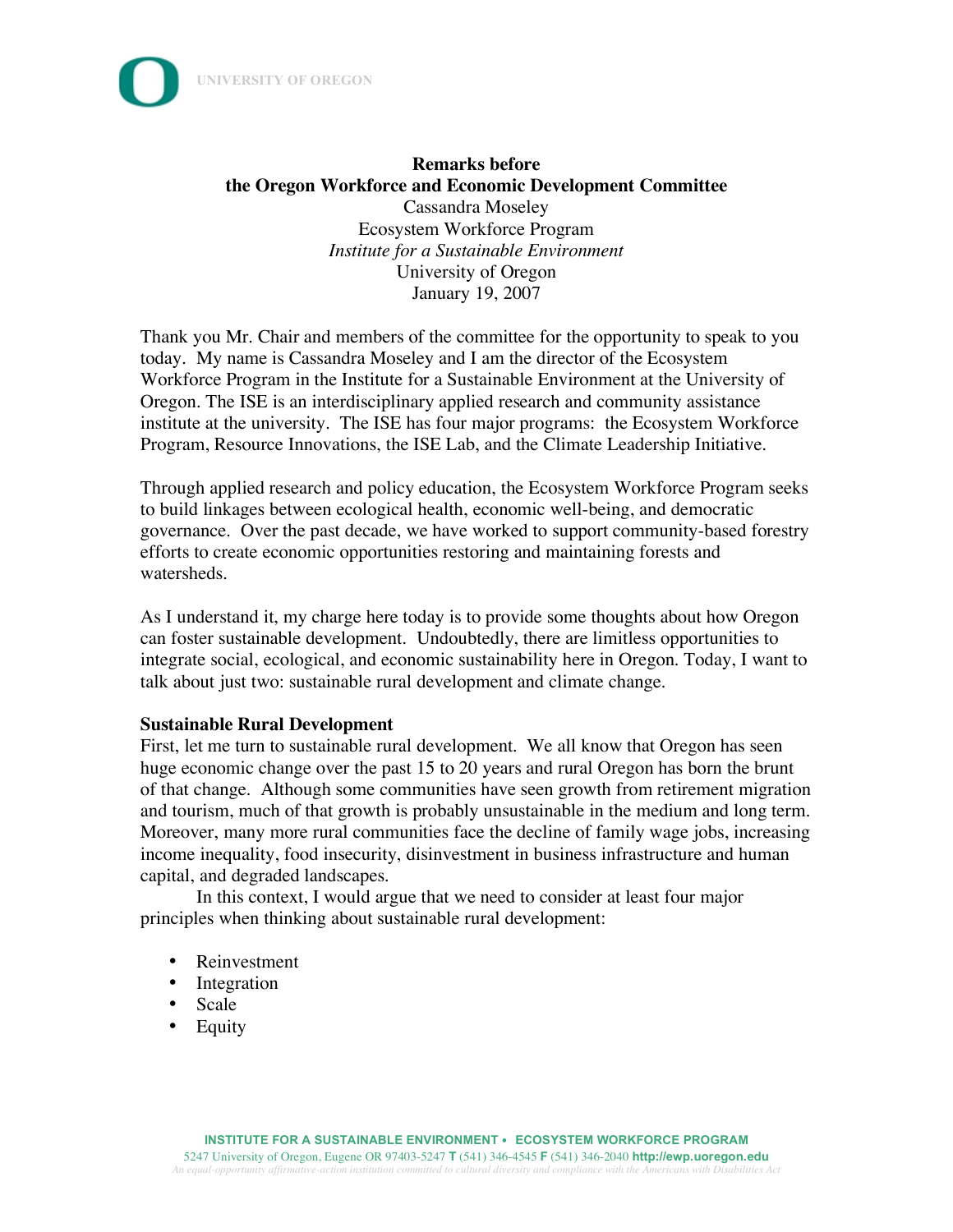Reinvestment: With the decline of rural manufacturing, the departure of the Forest Service personnel from rural communities, the decline in funding for rural schools and hospitals, and unsustainable resource extraction, we have seen a massive disinvestment in Oregon's rural areas. We need to reinvest in many different ways in our communities we need investments in the non-profit sector, in rural business capacity and workforce, in schools, and in rural landscapes.

Integration: Sustainability depends fundamentally on integration—many different types of integration.

First and most fundamentally, effective sustainable development strategies need to simultaneously improve ecological, social, and economic well-being, not just one of these.

Secondly, sustainable economic development strategies cannot be only workforce development, only market development, or only business development. Innovators attempting to develop cutting edge sectors often lack a trained workforce, business readiness, AND well developed markets. In addition, often there are barriers and disincentives in the form of tax policies and regulations, which are unintended consequences of policies created for different purposes. Supporting innovation requires multi-faceted approaches.

Scale: Businesses need to be appropriately scaled for the communities and landscapes in which they are located. Appropriately-scaled businesses contribute to economic diversification for communities rather than creating dependency. Appropriately-scaled businesses allow for local ownership and capital accumulation. Appropriately-scaled businesses make modest and sustainable use of local natural resources. And, appropriately-scaled businesses do not place enormous demands on limited rural infrastructure. The creation and retention of businesses that are quite small can have significant impacts on the well-being of rural communities.

Equity: Over the past two decades Oregon has seen an increasing gulf between urban and rural, between rich and poor. Oregon well-being depends on bridging these gaps. Investing in the redevelopment of rural Oregon is an essential step. As we do, we need to use a "quality jobs" approach, not an "any jobs" approach.

## **Climate Change**

I want to turn now to my second topic—climate change. In doing so, however, I want to provide a caveat. Although the Institute for a Sustainable Environment is playing an important role in assisting communities and businesses to prepare for climate change, this has been the work of my colleagues. So, I am not expert. Nonetheless, we wanted to offer up some thoughts about in this area.

Arguably, climate change is one of the most important issues of our time. The scientific evidence that human-caused climate change is underway is overwhelming. Oregon communities, governments, businesses, and workers need to plan for the inevitable shift